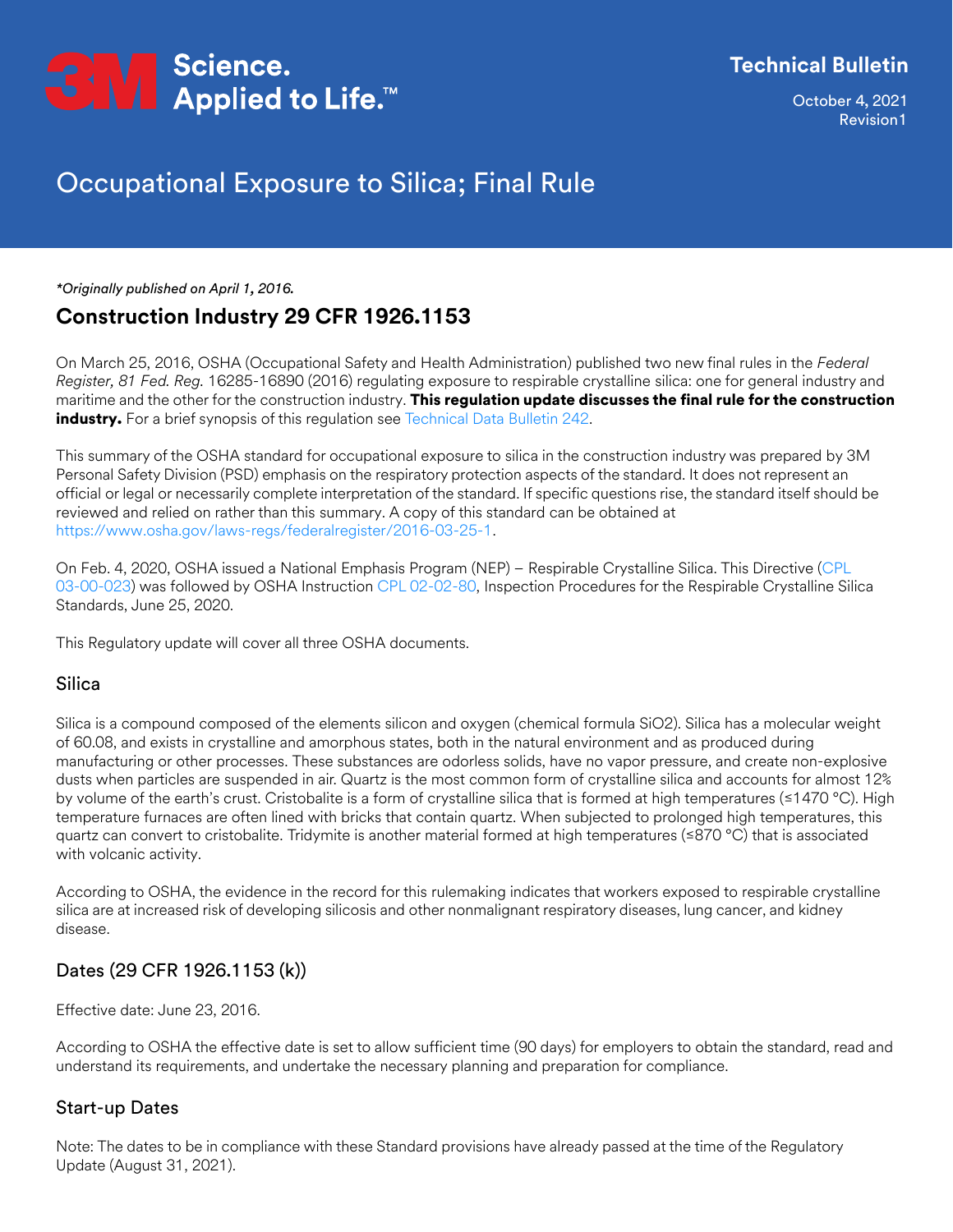| <b>Standard provision</b>                                                                                              | <b>Date</b>   | <b>Time period</b>                                                                                                                                                                                                            |
|------------------------------------------------------------------------------------------------------------------------|---------------|-------------------------------------------------------------------------------------------------------------------------------------------------------------------------------------------------------------------------------|
| All obligations of 29 CFR 1926.1153,<br>except requirements for methods of<br>sample analysis in paragraph $(d)(2)(v)$ | June 23, 2017 | Allows 1 year after the effective date to<br>come into compliance with all obligations<br>other than the requirements for methods<br>for sample analysis                                                                      |
| Requirements for methods of sample<br>analysis in paragraph $(d)(2)(v)$                                                | June 23, 2018 | Allows 2 years after the effective date to<br>allow laboratories to come into compliance<br>with respect to methods of sample analysis<br>so the supply of laboratories is sufficient for<br>conducting the required analysis |

### Scope and application (29 CFR 1926.1153 (a))

This section (*i.e.* 1926.1153) applies to all occupational exposures to respirable crystalline silica in construction work.

**Exception:** This construction rule does not apply where employee exposures will remain below 25  $\mu$ g/m<sup>3</sup> as an 8-hour time-weighted average (TWA) under any foreseeable conditions.

### Definitions (29 CFR 1926.1153 (b))

The following is a partial list of the definitions used in the respirable crystalline silica standard. These definitions were in included because they are used in this document.

*Action level* means a concentration of airborne respirable crystalline silica of 25 µg/m<sup>3</sup> , calculated as an 8- hour TWA.

*Competent person* means an individual who is capable of identifying existing and foreseeable respirable crystalline silica hazards in the workplace and who has authorization to take prompt corrective measures to eliminate or minimize them. The competent person must have the knowledge and ability necessary to fulfill the responsibilities set forth in paragraph (g) of this section (*i.e.* 29 CFR 1926.1153).

*Employee exposure* means the exposure to airborne respirable crystalline silica that would occur if the employee were not using a respirator.

*Objective data* means information, such as air monitoring data from industry-wide surveys or calculations based on the composition of a substance, demonstrating employee exposure to respirable crystalline silica associated with a particular product or material or a specific process, task, or activity. The data must reflect workplace conditions closely resembling or with a higher exposure potential than the processes, types of material, control methods, work practices, and environmental conditions in the employer's current operations.

*Physician or other licensed health care professional [PLHCP]* means an individual whose legally permitted scope of practice (*i.e.* license, registration, or certification) allows him or her to independently provide or be delegated the responsibility to provide some or all of the particular health care services required by paragraph (h) of this section (*i.e.* 29 CFR 1926.1153).

*Respirable crystalline silica* means quartz, cristobalite, and/or tridymite contained in airborne particles that are determined to be respirable by a sampling device designed to meet the characteristics for respirable- particle size- selective samplers specified in the International Organization for Standardization (ISO) 708:1995: Air Quality—Particle Size Fraction Definitions for Health-Related Sampling.

*Specialist* means an American Board Certified Specialist in Pulmonary Disease or an American Board Certified Specialist in Occupational Medicine.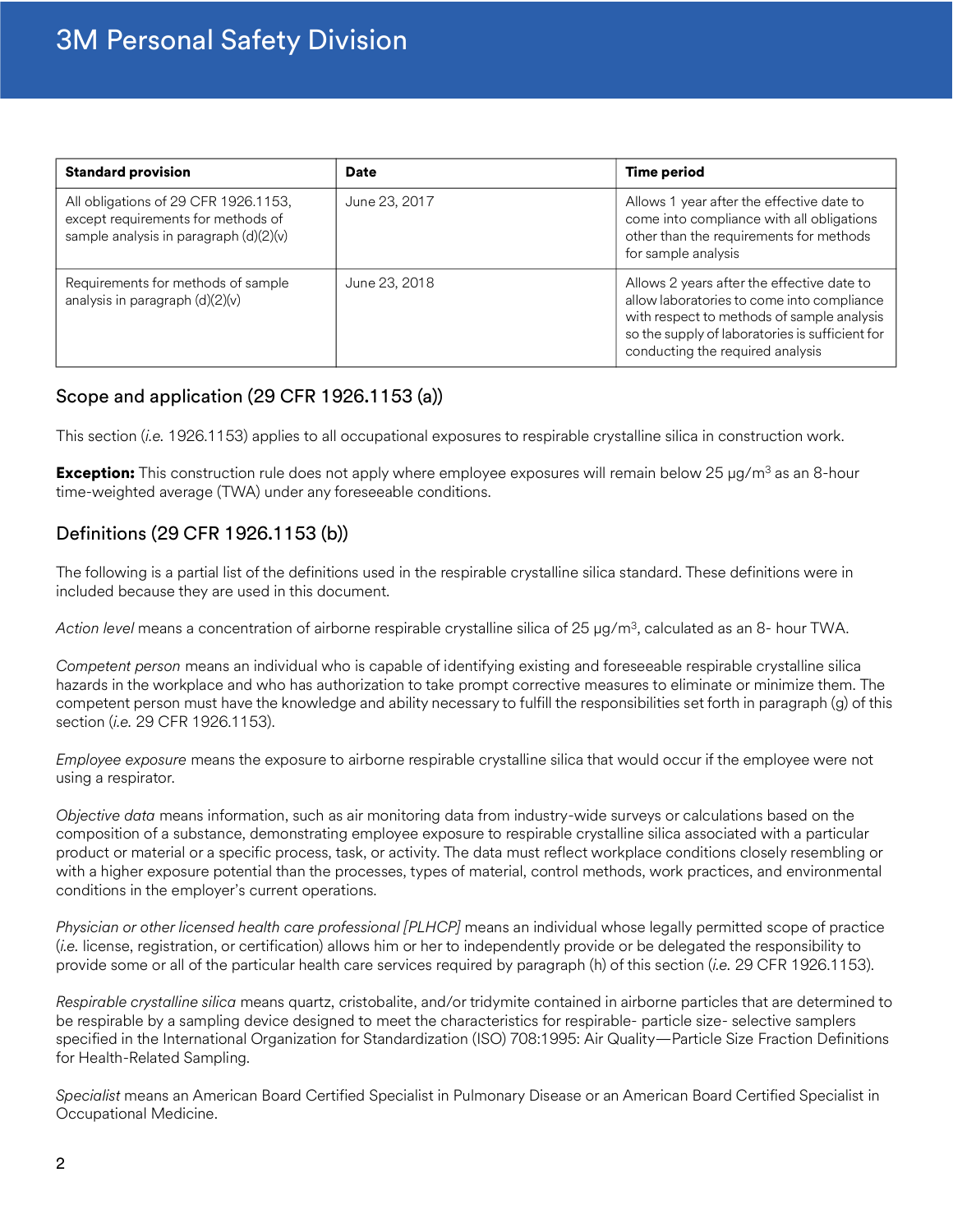### Specified exposure control methods (29 CFR 1926.1153 (c))

This OSHA standard requires employers engaged in construction to control their employees' exposure to respirable crystalline silica. The standard includes two approaches for controlling these exposures. One approach, described in paragraph (c) is the specified exposure control method. The second approach is described in paragraph (d) "Alternative exposure control methods."

Paragraph (c) includes "Table 1: Specified Exposure Control Methods When Working with Materials Containing Crystalline Silica," a table identifying common construction tasks known, according to OSHA, to generate high exposures to respirable crystalline silica and specifying appropriate and effective engineering controls, work practices, and respiratory protection for each identified task. For each employee engaged in a task identified on Table 1, the employer is required to **fully and properly** [3M's emphasis] implement the engineering controls, work practices, and respiratory protection specified for the task on Table 1, unless the employer assesses and limits the exposure of the employee to respirable crystalline silica in accordance with paragraph (d) of the standard for construction.

If the employer fully and properly implements the engineering controls, work practices, and respiratory protection specified for each employee engaged in a task identified on Table 1, the employer is not required to conduct exposure assessments or otherwise comply with the PEL for those employees.

According to OSHA, Table 1 identifies 18 common construction equipment/tasks known to generate high exposures to respirable crystalline silica. For each equipment/task identified, Table 1 specifies appropriate and effective engineering and work practice control methods. Some entries contain multiple engineering controls and work practices. In those instances, OSHA has determined that the specified combination of engineering controls and work practices is necessary for reducing exposures and requires employers to implement all the listed engineering controls and work practices in order to be in compliance. Some entries contain multiple compliance options denoted with an "OR" (*e.g.*, (c)(1)(ix), (c)(1)(x), (c)(1)(xii), (c)(1)(xiii), (c)(1)(xv), and (c)(1)(xviii) of the standard for construction). For those entries, OSHA has determined that more than one control strategy could effectively reduce exposures and permits the employer to decide which option could be best implemented on the worksite.

In addition to engineering controls and work practices, Table 1 also specifies respiratory protection for those entries where OSHA has determined from its analysis of technological feasibility that respiratory protection is needed to ensure employees are protected from exposures to respirable crystalline silica. These respirator requirements are divided by task duration (*i.e.*, "less than or equal to four-hours-per-shift" and "greater than four-hours-per-shift." See [Technical Data Bulletin #210](https://multimedia.3m.com/mws/media/2057181O/3m-taskbased-ppe-suggestions-for-silica-in-the-construction-industry.pdf) for a copy of Table 1 and a more detailed explanation of tasks and recommended personal protective equipment.

According to OSHA, the phrasing in paragraph (c) "…employees engaged in a task identified in Table 1" is intended to include not only the equipment operators, but also laborers and other employees who are assisting with the task or have some responsibility for the completion of the task, even if they are not directly operating the equipment. It is not OSHA's intent, however, for all employees in the vicinity of a listed task to be considered "engaged in the task." To protect other employees in the vicinity of a listed task, the employer must account for the potential exposure of these employees in its written exposure control plan (29 CFR 1926.1153 (g)(1)(iv)).

When implementing the control measures specified in Table 1, each employer shall:

- 1) For tasks performed indoors or in enclosed areas, provide a means of exhaust as needed to minimize the accumulation of visible airborne dust;
- 2) For tasks performed using wet methods, apply water at flow rates sufficient to minimize release of visible dust;
- 3) For measures implemented that include an enclosed cab or booth, ensure that the enclosed cab or booth:
	- a) Is maintained as free as practicable from settled dust;
	- b) Has door seals and closing mechanisms that work properly;
	- c) Has gaskets and seals that are in good condition and working properly;
	- d) Is under positive pressure maintained through continuous delivery of fresh air;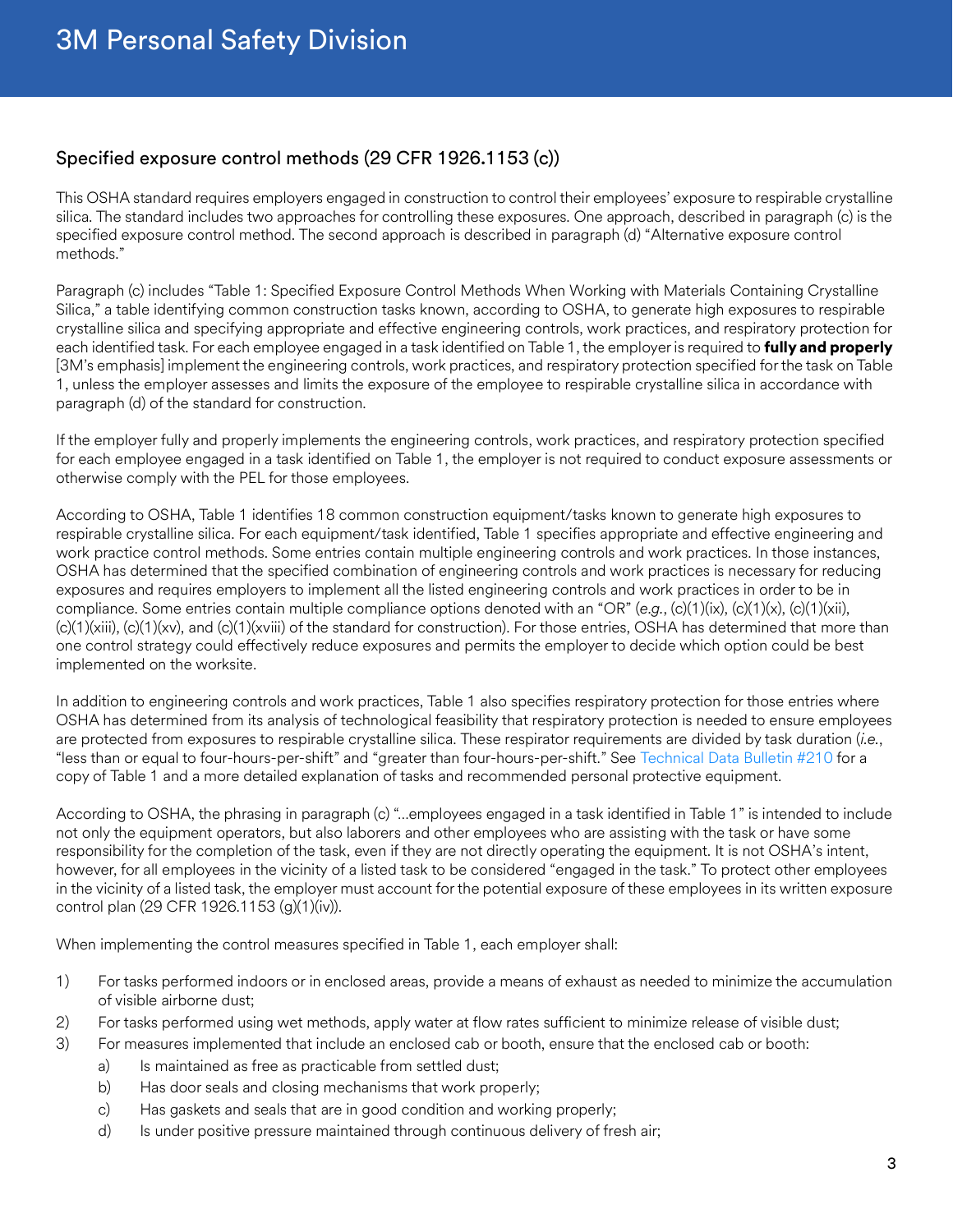- e) Has intake air that is filtered through a filter that is 95% efficient in the 0.3–10.0 µm range (*e.g.*, MERV–16 or better); and
- f) Has heating and cooling capabilities.

Where an employee performs more than one task in Table 1 during the course of a shift, and the total duration of all tasks combined is more than four hours, the required respiratory protection for each task is the respiratory protection specified for more than four hours per shift. If the total duration of all tasks on Table 1 combined is less than four hours, the required respiratory protection for each task is the respiratory protection specified for less than four hours per shift. Tasks from Table 1 requiring respiratory protection are listed in the annex to this Regulation Update.

### Alternative exposure control methods (29 CFR 1926.1153 (d))

If the employer does not follow Table 1 for employees engaged in identified tasks or if the respirable crystalline silica-generating task is not identified in Table 1, the employer must assess and limit the exposure of employees in accordance with paragraph (d) of the standard for construction. Paragraph (d) of the standard for construction imposes requirements similar to OSHA's traditional approach of requiring employers to demonstrate compliance with a PEL through required exposure assessments and controlling employee exposures through the use of feasible engineering controls and work practices.

### Permissible Exposure Limit (PEL)

The employer shall ensure that no employee is exposed to an airborne concentration of respirable crystalline silica in excess of 50 µg/m<sup>3</sup>, calculated as an 8-hour TWA.

The PEL prior to this rulemaking (2016) was approximately 250  $\mu$ g/m $^3$  for construction and was lowered to 50  $\mu$ g/m $^3$  of respirable crystalline silica. This makes the 2016 PEL approximately 80% lower than the previous PEL. However, OSHA considers the level of risk remaining at the PEL of 50 µg/m<sup>3</sup> to be significant. OSHA expects the ancillary provisions (e.g., medical surveillance and training) of the standard to reduce this risk below what engineering and work practice controls alone can achieve.

#### Exposure assessment general

The employer shall assess the exposure of each employee who is or may reasonably be expected to be exposed to respirable crystalline silica at or above the action level in accordance with either the performance option or the scheduled monitoring option described below.

### *Performance option*

For the performance option, the employer must assess the 8-hour TWA exposure for each employee based on any combination of air monitoring data or objective data sufficient to accurately characterize employee exposures to respirable crystalline silica.

#### *Scheduled monitoring option*

For the scheduled monitoring option, the employer must perform initial monitoring to assess the 8- hour TWA exposure for each employee on the basis of one or more personal breathing zone (PBZ) air samples that reflect the exposures of employees on each shift, for each job classification, in each work area. Where several employees perform the same job tasks on the same shift and in the same work area, the employer may sample a representative fraction of these employees to meet this requirement. For representative sampling, OSHA states the employer must sample the employee(s) who are expected to have the highest exposure to respirable crystalline silica.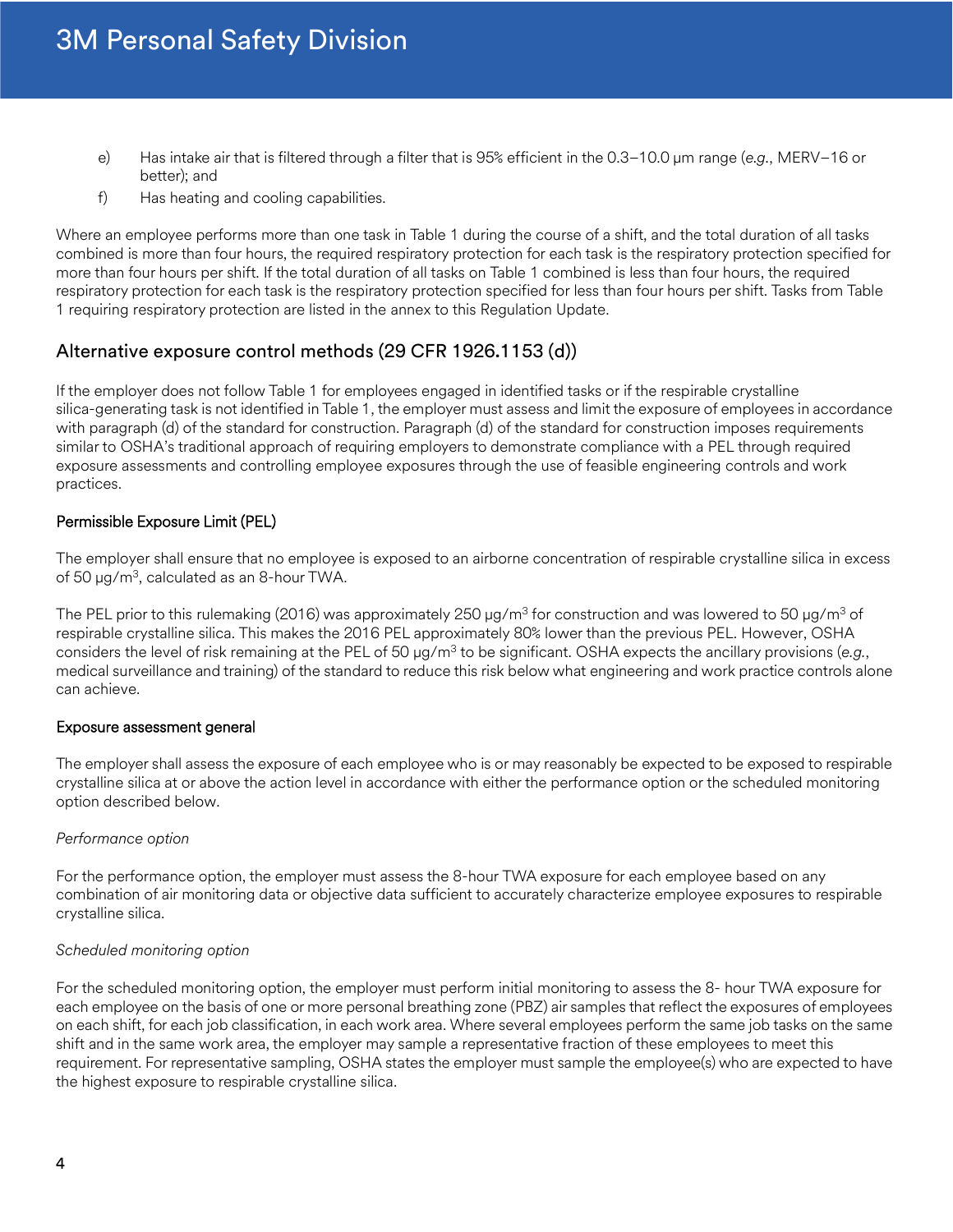Under the scheduled monitoring option, requirements for periodic monitoring depend on the results of initial and subsequent monitoring.

| <b>Results of Initial Monitoring</b>                                           | <b>Periodic Monitoring Requirement</b>                          |
|--------------------------------------------------------------------------------|-----------------------------------------------------------------|
| Employee exposures < $25 \mu g/m^3$                                            | No further monitoring is required                               |
| Employee exposures $\geq$ 25 µg/m <sup>3</sup> and $\leq$ 50 µg/m <sup>3</sup> | Repeat monitoring within 6 months of the most recent monitoring |
| Employee exposure $>$ 50 µg/m <sup>3</sup>                                     | Repeat monitoring within 3 months of the most recent monitoring |

Where the most recent (non-initial) exposure monitoring indicates that employee exposures are below the action level, the employer shall repeat such monitoring within six months of the most recent monitoring until two consecutive measurements, taken seven or more days apart, are below the action level, at which time the employer may discontinue monitoring for those employees whose exposures are represented by such monitoring, except as otherwise provided in paragraph (d)(2)(iv) of 29 CFR 1926.1153.

#### Reassessment of exposures

Employers must reassess exposures:

- whenever a change in the production, process, control equipment, personnel, or work practices may reasonably be expected to result in new or additional exposures at or above the action level, or
- when the employer has any reason to believe that new or additional exposures at or above the action level have occurred.

### Methods of sample analysis

Employers must ensure that the laboratory performing the sample analysis evaluates all samples using the procedures specified in one of the following analytical methods: OSHA ID–142; NMAM 7500; NMAM 7602; NMAM 7603; MSHA P– 2; or MSHA P–7. Appendix A to § 1926.1153—Methods of Sample Analysis contains additional information and specifies the procedures for analyzing air samples for respirable crystalline silica, as well as the quality control procedures that employers must ensure that laboratories use when performing an analysis required under this part of the rule.

### Methods of compliance

#### *Engineering and work practice controls*

The employer shall use engineering and work practice controls to reduce and maintain employee exposure to respirable crystalline silica to or below the PEL, unless the employer can demonstrate that such controls are not feasible. Wherever such feasible engineering and work practice controls are not sufficient to reduce employee exposure to or below the PEL, the employer shall nonetheless use them to reduce employee exposure to the lowest feasible level and shall supplement them with the use of respiratory protection that complies with the requirements of paragraph (e) Respiratory Protection of 29 CFR 1926.1153.

### *Abrasive blasting*

In addition to the requirements of paragraph (d)(3)(i) (Engineering and work practice controls) of 29 CFR 1926.1153, the employer shall comply with other OSHA standards, when applicable, such as 29 CFR 1926.57 (Ventilation), where abrasive blasting is conducted using crystalline silica-containing blasting agents, or where abrasive blasting is conducted on substrates that contain crystalline silica.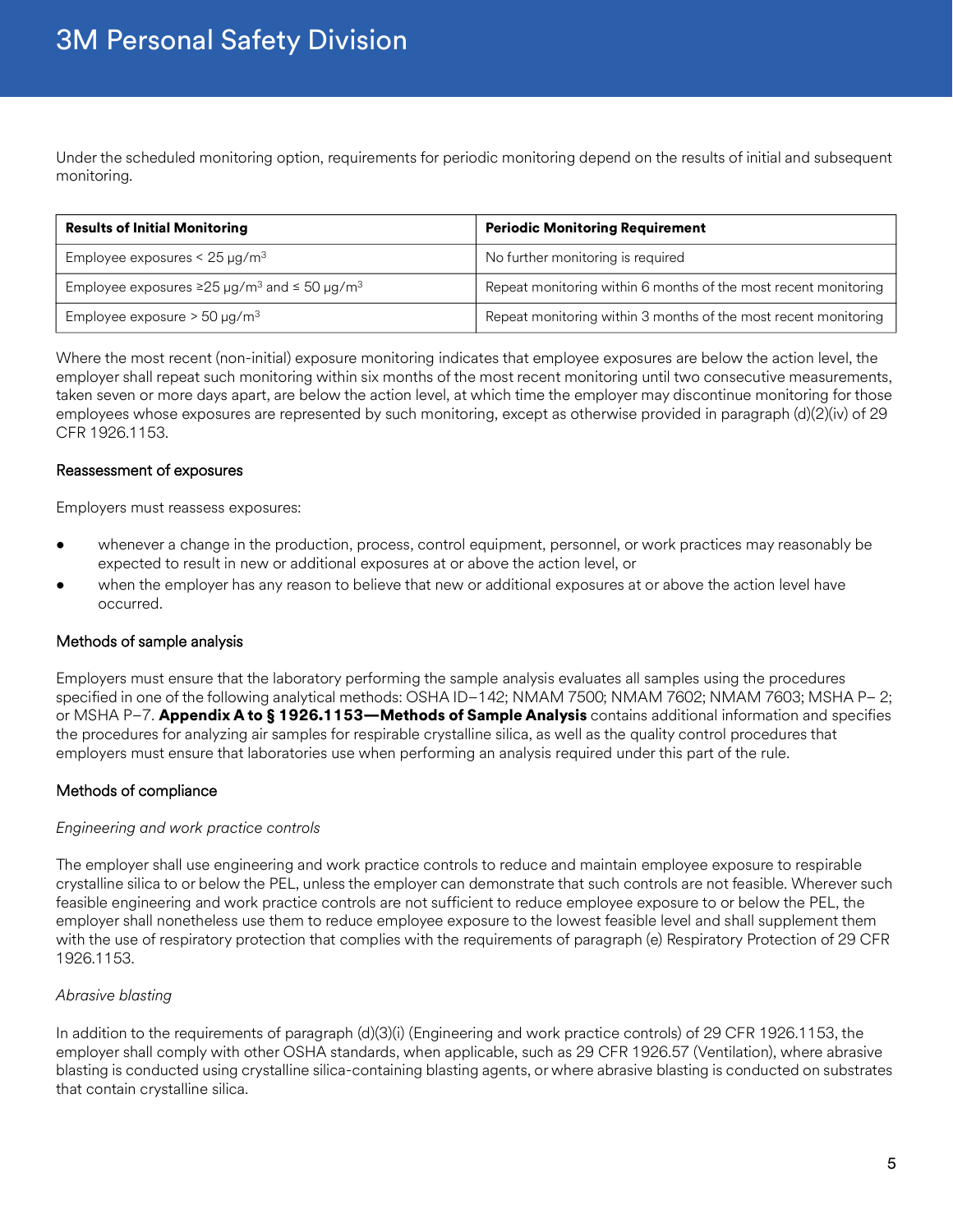According to OSHA, this means:

- 1) Abrasive blasting operators must, separate from this rule, be provided with and wear the respiratory protection required by 29 CFR 1926.57(f), and
- 2) employees helping with the operation, or who otherwise must be in the vicinity of the operation, must also be adequately protected by a combination of engineering controls, work practices, and respirators.

OSHA points out that this construction standard also takes respirator use into account by cross-referencing the specific respirator requirements already in place for abrasive blasting. Employers are also required to comply with the requirements of 29 CFR 1910.134 whenever respiratory protection is required by this standard. Under 29 CFR 1910.134, the employer is required to select and provide an appropriate respirator based on the respiratory hazards to which the employee is exposed and is required to use the APF table at 29 CFR 1910.134(d)(3)(i)(A). This includes note four of the APF table, which requires the employer to have evidence to support an APF of 1000 for helmet/hood respirators. In addition, paragraph (d)(2) of the standard for construction requires employers to assess the exposure of each employee who is or may reasonably be expected to be exposed to respirable crystalline silica at or above the action level, which will provide employers with information to make appropriate respirator selection decisions. OSHA concludes that these requirements, including the referenced provisions in other OSHA standards, will adequately protect employees from exposures to respirable crystalline silica during abrasive blasting.

### Respiratory protection (29 CFR 1926.1153 (e))

#### *General*

Where respiratory protection is required by this standard, the employer must provide each employee an appropriate respirator that complies with the requirements of this paragraph and 29 CFR 1910.134. (See Annex for information on 3M Suggested Respirators).

Respiratory protection is required:

- 1) Where specified by Table 1 of paragraph (c) of 29 CFR 1926.1153; or
- 2) For tasks not listed in Table 1, or where the employer does not fully and properly implement the engineering controls, work practices, and respiratory protection described in Table 1:
	- a) Where exposures exceed the PEL during periods necessary to install or implement feasible engineering and work practice controls;
	- b) Where exposures exceed the PEL during tasks, such as certain maintenance and repair tasks, for which engineering and work practice controls are not feasible; and
	- c) During tasks for which an employer has implemented all feasible engineering and work practice controls and such controls are not sufficient to reduce exposures to or below the PEL.

### *Respiratory protection program*

Where respirator use is required by 29 CFR 1926.1153(e), the employer shall institute a respiratory protection program in accordance with 29 CFR 1910.134.

### *Specified exposure control methods*

For the tasks listed in Table 1 in paragraph (c) of 29 CFR 1926.1153, if the employer fully and properly implements the engineering controls, work practices, and respiratory protection described in Table 1, the employer shall be considered to be in compliance with paragraph 29 CFR 1926.1153(e)(1) and the requirements for selection of respirators in 29 CFR 1910.134(d)(1)(iii) and (d)(3) with regard to exposure to respirable crystalline silica.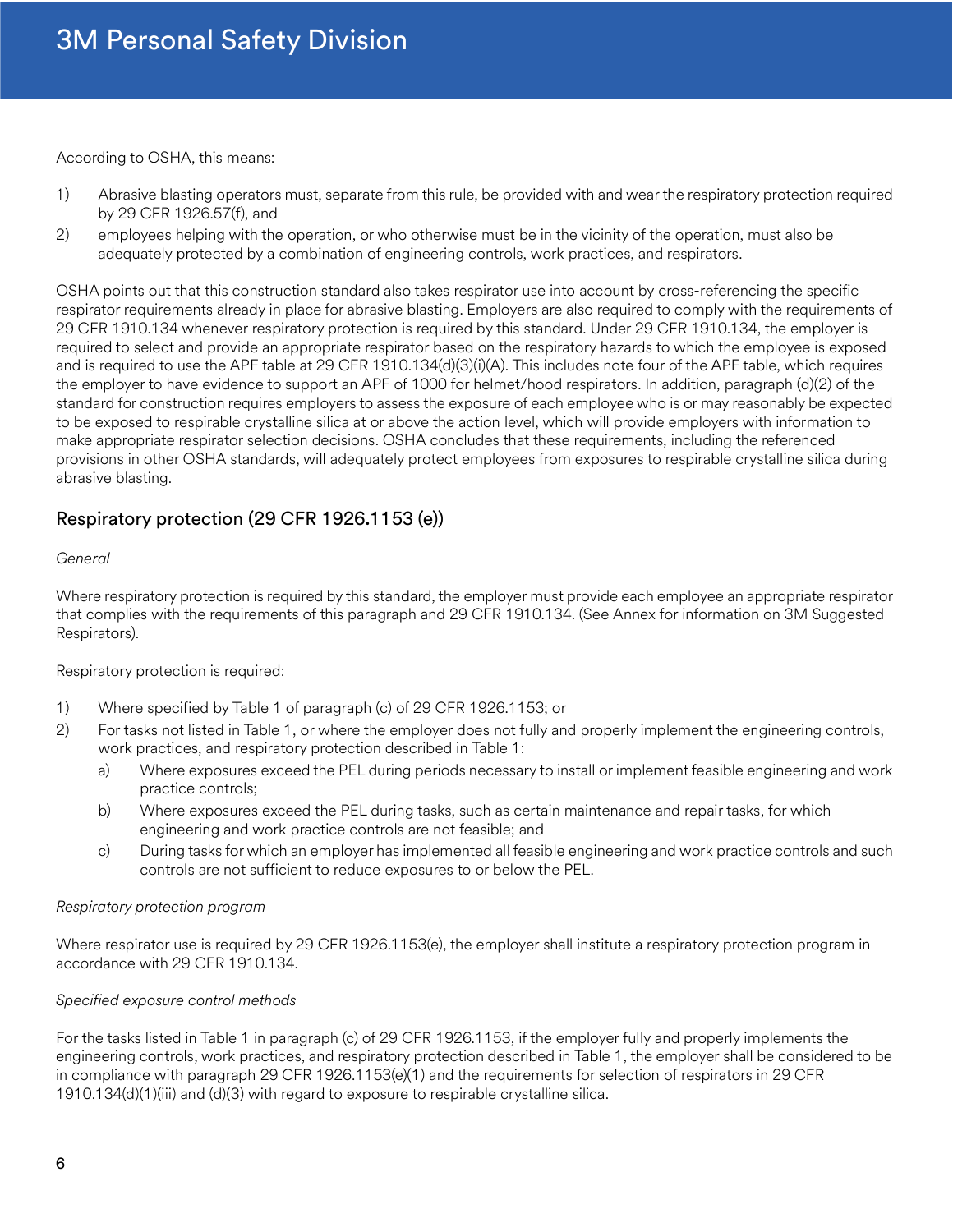### Housekeeping (29 CFR 1926.1153 (f))

Paragraph (f) of the standard for construction requires employers to adhere to housekeeping practices.It forbids dry sweeping or dry brushing where such activity could contribute to employee exposure to respirable crystalline silica unless wet sweeping, HEPA-filtered vacuuming or other methods that minimize the likelihood of exposure are not feasible. This standard also prevents the use of compressed air to clean clothing or surfaces where such activity could contribute to employee exposure to respirable crystalline silica unless:

- The compressed air is used in conjunction with a ventilation system that effectively captures the dust cloud created by the compressed air; or
- No alternative method is feasible.

### Written exposure control plan (29 CFR 1926.1153 (g))

Paragraph (g) of the standard for construction sets forth the requirements for written exposure control plans, which describe methods used to identify and control workplace exposures, such as engineering controls, work practices, and housekeeping measures. OSHA believes these requirements for the written exposure control plan are performance-based to allow employers to tailor written exposure control plans to their particular worksites.

The requirements for the written exposure control plan are:

- 1) The employer is required to establish and implement a written exposure control plan that contains at least the following elements:
	- a) A description of the tasks in the workplace that involve exposure to respirable crystalline silica;
	- b) A description of the engineering controls, work practices, and respiratory protection used to limit employee exposure to respirable crystalline silica for each task;
	- c) A description of the housekeeping measures used to limit employee exposure to respirable crystalline silica; and
	- d) A description of the procedures used to restrict access to work areas, when necessary, to minimize the number of employees exposed to respirable crystalline silica and their level of exposure, including exposures generated by other employers or sole proprietors.
- 2) The employer shall review and evaluate the effectiveness of the written exposure control plan at least annually and update it as necessary.
- 3) The employer shall make the written exposure control plan readily available for examination and copying, upon request, to each employee covered by 29 CFR 1910.1153, their designated representatives, the Assistant Secretary of Labor for Occupational Safety and Health or designee and the Director of the National Institute for Occupational Safety and Health (NIOSH).
- 4) The employer shall designate a competent person to make frequent and regular inspections of job sites, materials, and equipment to implement the written exposure control plan.

### Medical surveillance (29 CFR 1926.1153 (h))

The paragraph specifies which employees must be offered medical surveillance, as well as the frequency and content of medical examinations. It also sets forth the information that the physician or other licensed health care professional (PLHCP) is to provide to the employee and employer. Further clarification of medical surveillance was included in OSHA Instruction Directive [CPL 02-02-080.](https://www.osha.gov/sites/default/files/enforcement/directives/CPL_02-02-080.pdf)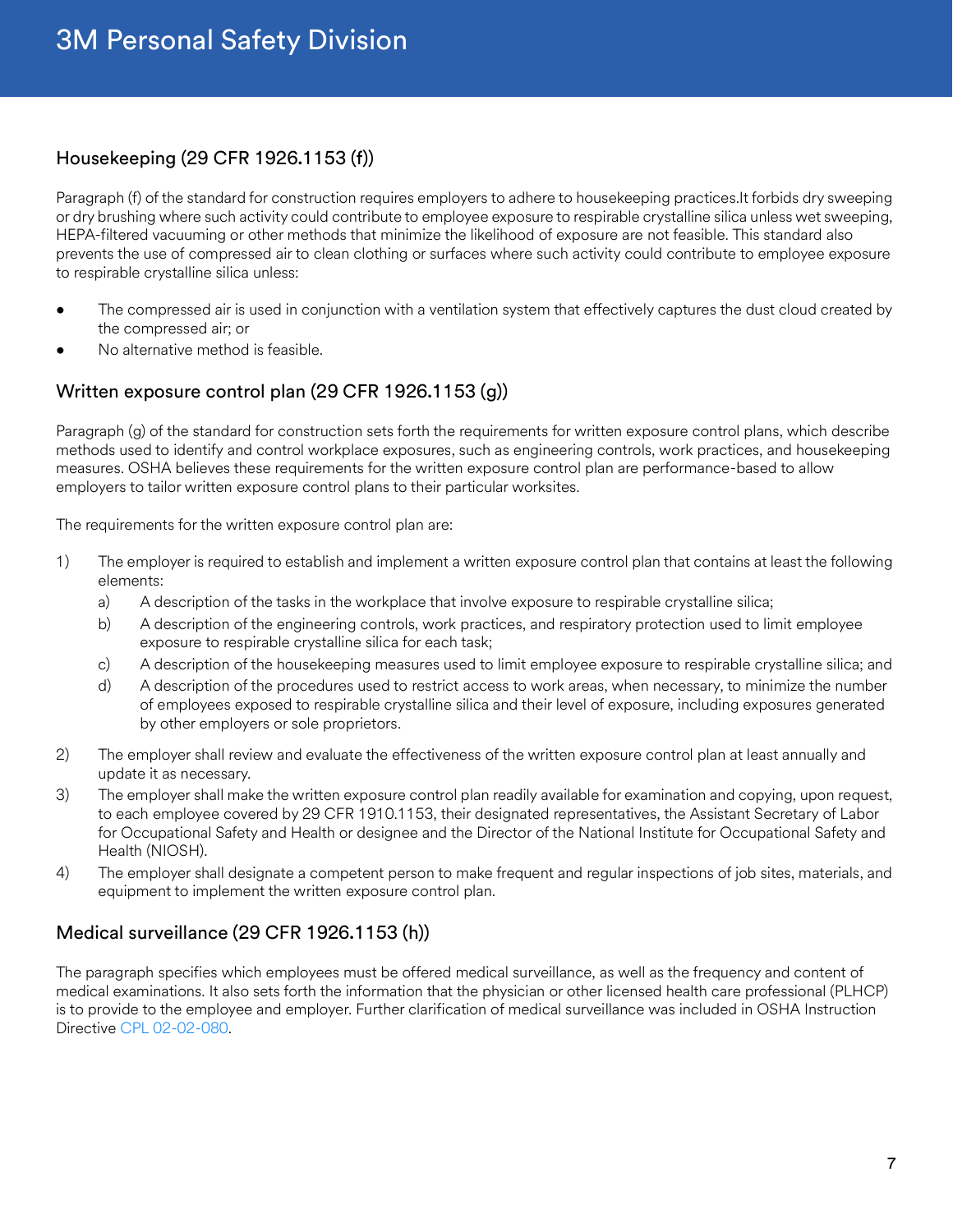The purpose of medical surveillance for respirable crystalline silica is, where reasonably possible,

- 1) to identify respirable crystalline silica-related adverse health effects so that appropriate intervention measures can be taken;
- 2) to determine if an employee can be exposed to respirable crystalline silica in his or her workplace without increased risk of experiencing adverse health effects, or in other words, to determine if an employee has any condition, regardless of the cause, that might make him or her more sensitive to respirable crystalline silica exposure; and
- 3) to determine the employee's fitness to use respirators.\*

The employer is required to make medical surveillance available at no cost to the employee, and at a reasonable time and place, for each employee who will be required under this section to use a respirator for 30 or more days per year. The required medical examinations and procedures must be performed by a PLCHP as defined earlier.

### *Initial examinations*

An initial (baseline) medical examination is required within 30 days after initial assignment, unless the employee has received a medical examination that meets the requirements of 29 CFR1926.1153(h) within the last three years. The examination shall consist of:

- A medical and work history, with emphasis on: past, present, and anticipated exposure to respirable crystalline silica, dust, and other agents affecting the respiratory system; any history of respiratory system dysfunction, including signs and symptoms of respiratory disease (*e.g.*, shortness of breath, cough, wheezing); history of tuberculosis; and smoking status and history;
- A physical examination with special emphasis on the respiratory system;
- A chest X-ray (a single posteroanterior radiographic projection or radiograph of the chest at full inspiration recorded on either film (no less than 14 x 17 inches and no more than 16 x 17 inches) or digital radiography systems), interpreted and classified according to the International Labour Office (ILO) International Classification of Radiographs of Pneumoconiosis by a NIOSH-certified B Reader;
- A pulmonary function test to include forced vital capacity (FVC) and forced expiratory volume in one second (FEV1) and FEV1/FVC ratio, administered by a spirometry technician with a current certificate from a NIOSH approved spirometry course;
- Testing for latent tuberculosis infection; and
- Any other tests deemed appropriate by the PLHCP.

### *Periodic examinations*

Periodic medical examinations that include everything listed under initial examination except for testing for latent tuberculosis infection at least every three years, or more frequently if recommended by the PLHCP.

### *Information provided to the PLHCP*

The employer is required to ensure that the examining PLHCP has a copy of this standard (29 CFR 1926.1153), and shall provide the PLHCP with the following information:

- A description of the employee's former, current, and anticipated duties as they relate to the employee's occupational exposure to respirable crystalline silica;
- The employee's former, current, and anticipated levels of occupational exposure to respirable crystalline silica;
- A description of any personal protective equipment used or to be used by the employee, including when and for how long the employee has used or will use that equipment; and
- Information from records of employment-related medical examinations previously provided to the employee and currently within the control of the employer.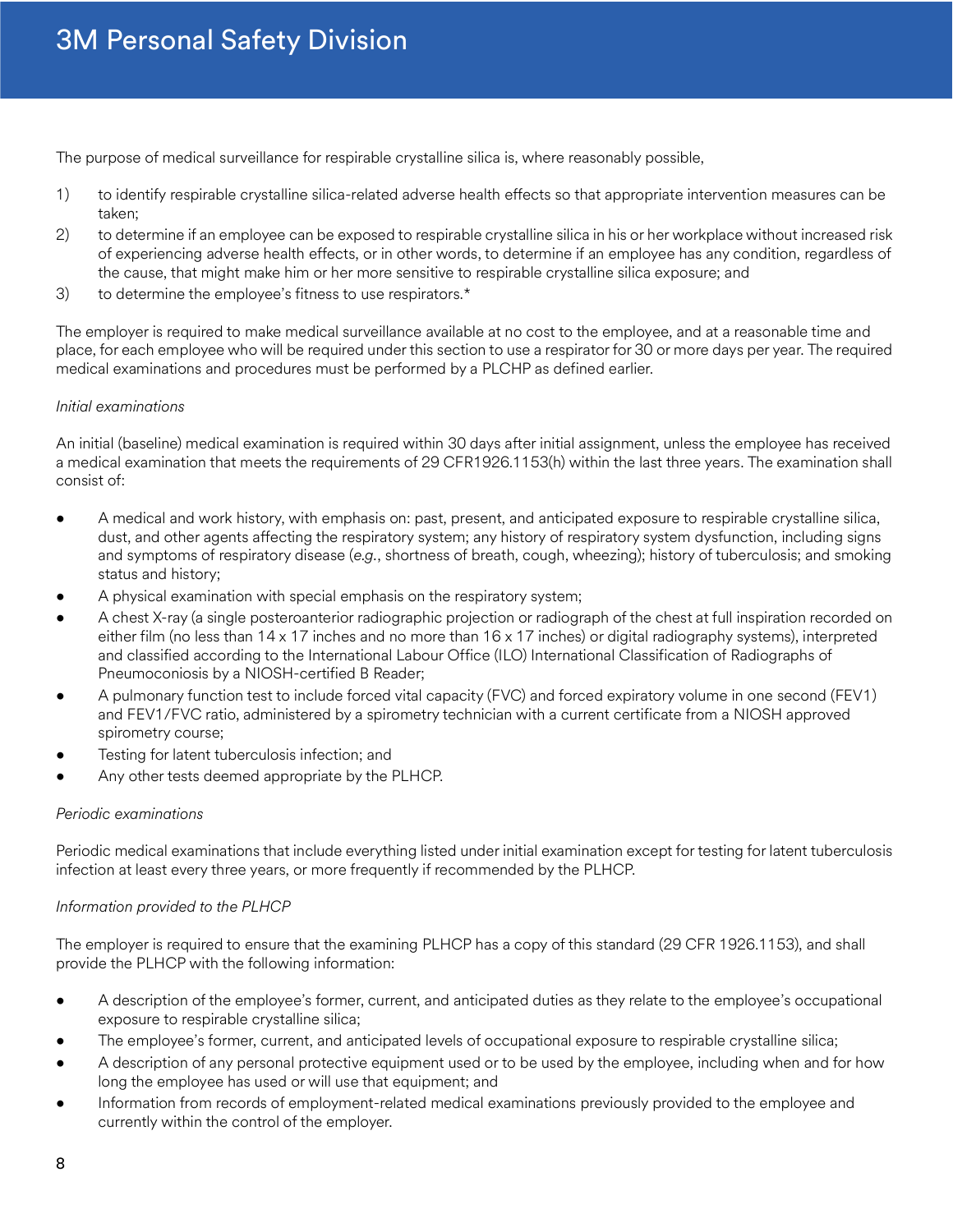#### *PLHCP's written medical report for the employee*

The employer is required to ensure that the PLHCP explains to the employee the results of the medical examination and provides each employee with a written medical report within 30 days of each medical examination performed. The written report shall contain:

- A statement indicating the results of the medical examination, including any medical condition(s) that would place the employee at increased risk of material impairment to health from exposure to respirable crystalline silica and any medical conditions that require further evaluation or treatment;
- Any recommended limitations on the employee's use of respirators; \*
- Any recommended limitations on the employee's exposure to respirable crystalline silica; and
- A statement that the employee should be examined by a specialist if the chest X-ray required above is classified as 1/0 or higher by the B Reader, or if referral to a specialist is otherwise deemed appropriate by the PLHCP.

#### *PLHCP's written medical opinion for the employer*

- The employer is required to obtain a written medical opinion from the PLHCP within 30 days of the medical examination. The written opinion shall contain only the following:
	- The date of the examination;
	- A statement that the examination has met the requirements of this section; and
	- Any recommended limitations on the employee's use of respirators.\*
- If the employee provides written authorization, the written opinion shall also contain either or both of the following:
	- Any recommended limitations on the employee's exposure to respirable crystalline silica;
	- A statement that the employee should be examined by a specialist (pursuant to paragraph (h)(7) of 29 CFR 1926.1153) if the chest X-ray required above is classified as 1/0 or higher by the B Reader, or if referral to a specialist is otherwise deemed appropriate by the PLHCP.
- The employer shall ensure that each employee receives a copy of the written medical opinion described under *PLHCP's written medical opinion* for the employer within 30 days of each medical examination performed. *Additional examinations*
- If the PLHCP's written medical opinion indicates that an employee should be examined by a specialist, the employer shall make available a medical examination by a specialist within 30 days after receiving the PLHCP's written opinion.
- The employer shall ensure that the examining specialist is provided with all the information that the employer is obligated to provide to the PLHCP under *Information provided to the PLHCP*.
- The employer shall ensure that the specialist explains to the employee the results of the medical examination and provides each employee with a written medical report within 30 days of the examination. The written report must include: a statement indicating the results of the medical examination, including any medical condition(s) that would place the employee at increased risk of material impairment to health from exposure to respirable crystalline silica and any medical conditions that require further evaluation or treatment, any recommended limitations on the employee's use of respirators, and any recommended limitations on the employee's exposure to respirable crystalline silica.
- The employer shall obtain a written opinion from the specialist within 30 days of the medical examination. The written opinion shall include: the date of the examination, any recommended limitations on the employee's use of respirators and any recommended limitations on the employee's exposure to respirable crystalline silica.

\*By incorporation of 29 CFR 1910.134, the medical evaluation requirements of "134" must be met in addition to the medical surveillance requirements above.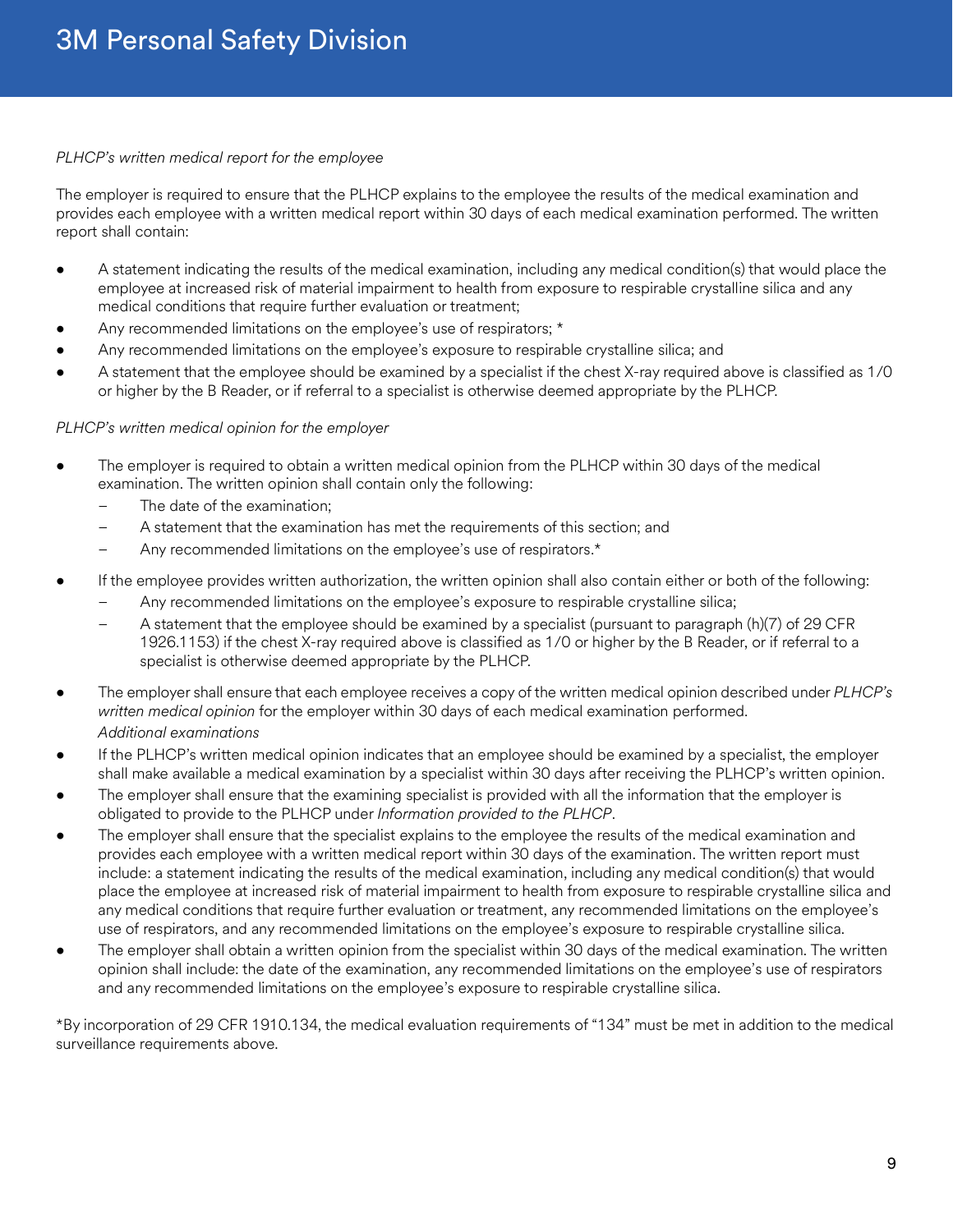### **Communication of respirable silica hazards to employees (29 CFR 1926.1153 (i))**

#### *Hazard communication*

Paragraph (i) of the standard for construction sets forth requirements intended to ensure that the dangers of respirable crystalline silica exposure are communicated to employees. It requires the employer to:

- 1) include respirable crystalline silica in the program established to comply with the hazard communication standard (HCS) (29 CFR 1910.1200);
- 2) ensure that each employee has access to labels on containers of crystalline silica and safety data sheets (SDS), and is trained in accordance with the provisions of the HCS and the provisions on employee information and training (contained in paragraph (i)(2) of the standard for construction), and
- 3) ensure that at least the following hazards are addressed: cancer, lung effects, immune system effects, and kidney effects.

### *Employee information and training*

The employer shall ensure that each employee covered by this standard can demonstrate knowledge and understanding of at least the following:

- The health hazards associated with exposure to respirable crystalline silica;
- Specific tasks in the workplace that could result in exposure to respirable crystalline silica;
- Specific measures the employer has implemented to protect employees from exposure to respirable crystalline silica, including engineering controls, work practices, and respirators to be used;
- The contents of 29 CFR 1926.1153;
- The identity of the competent person designated by the employer; and
- The purpose and a description of the medical surveillance program.

The employer shall make a copy of 29 CFR 1926.1153 readily available without cost to each employee covered by this rule.

### Recordkeeping (29 CFR 1926.1153 (j))

Paragraph (j) of the standard for construction requires employers to make and maintain air monitoring data, objective data, and medical surveillance records. These records must be maintained and made available in accordance with 29 CFR 1910.1020, Access to employee exposure and medical records.

### *Air monitoring data*

These records include all exposure measurements taken to assess employee exposure to respirable crystalline silica and must include:

- The date of measurement for each sample taken;
- The task monitored:
- Sampling and analytical methods used;
- Number, duration, and results of samples taken;
- Identity of the laboratory that performed the analysis;
- Type of personal protective equipment, such as respirators, worn by the employees monitored; and
- Name, social security number, and job classification of all employees represented by the monitoring, indicating which employees were actually monitored.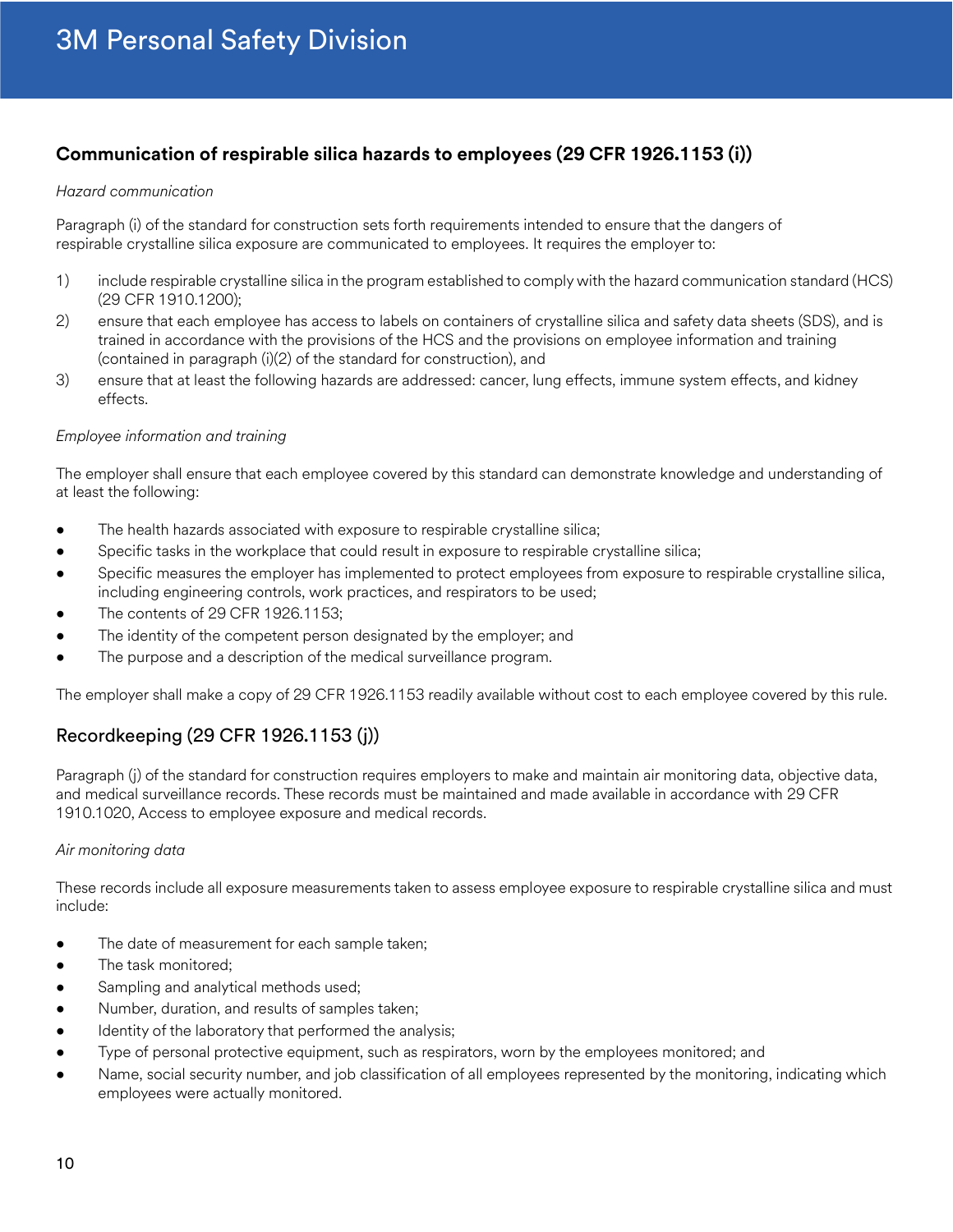### *Objective data*

These records include all objective data relied upon to meet the requirements of this rule and includes:

- The crystalline silica-containing material in question;
- The source of the objective data;
- The testing protocol and results of testing;
- A description of the process, task, or activity on which the objective data were based; and
- Other data relevant to the process, task, activity, material, or exposures on which the objective data were based.

### *Medical surveillance*

These records include an accurate record for each employee covered by medical surveillance and must include:

- Name and social security number;
- A copy of the PLHCPs' and specialists' written medical opinions; and
- A copy of the information provided to the PLHCPs and specialists.

### **Annex Respiratory Protection**

### Equipment/Tasks from Table 1 of OSHA Respirable Crystalline Silica Construction Standard Requiring Respiratory Protection Included in the Specified Exposure Control Methods

This table identifies the minimum required respirator assigned protection factor for the task. OSHA states, however, this is only the minimum protection factor required for the respirator, and employers have the flexibility to provide a more protective respirator to those employees who request one or require a more protective respirator based on the employer's evaluation of the worksite.

| Equipment/task                                       | <b>Engineering and work practice control methods</b>                                                                                                                                                                             | <b>Required respiratory protection</b><br>and minimum assigned protection<br>factor (APF) |                |
|------------------------------------------------------|----------------------------------------------------------------------------------------------------------------------------------------------------------------------------------------------------------------------------------|-------------------------------------------------------------------------------------------|----------------|
|                                                      |                                                                                                                                                                                                                                  | $≤4$ hours/shift                                                                          | >4 hours/shift |
| (ii) Handheld power<br>saws (any blade<br>diameter). | Use saw equipped with integrated water delivery<br>system that continuously feeds water to the blade.<br>Operate and maintain tool in accordance with<br>manufacturer's instructions to minimize dust<br>emissions.              | None                                                                                      | <b>APF 10</b>  |
| (ii) Handheld power<br>saws (any blade<br>diameter). | Use saw equipped with integrated water delivery<br>system that continuously feeds water to the blade.<br>Operate and maintain tool in accordance with<br>manufacturer's instructions to minimize dust<br>emissions.              | <b>APF 10</b>                                                                             | <b>APF 10</b>  |
| (iv) Walk-behind saws                                | Use saw equipped with integrated water delivery<br>$\bullet$<br>system that continuously feeds water to the blade.<br>Operate and maintain tool in accordance with<br>manufacturer's instructions to minimize dust<br>emissions. | APF <sub>10</sub>                                                                         | <b>APF 10</b>  |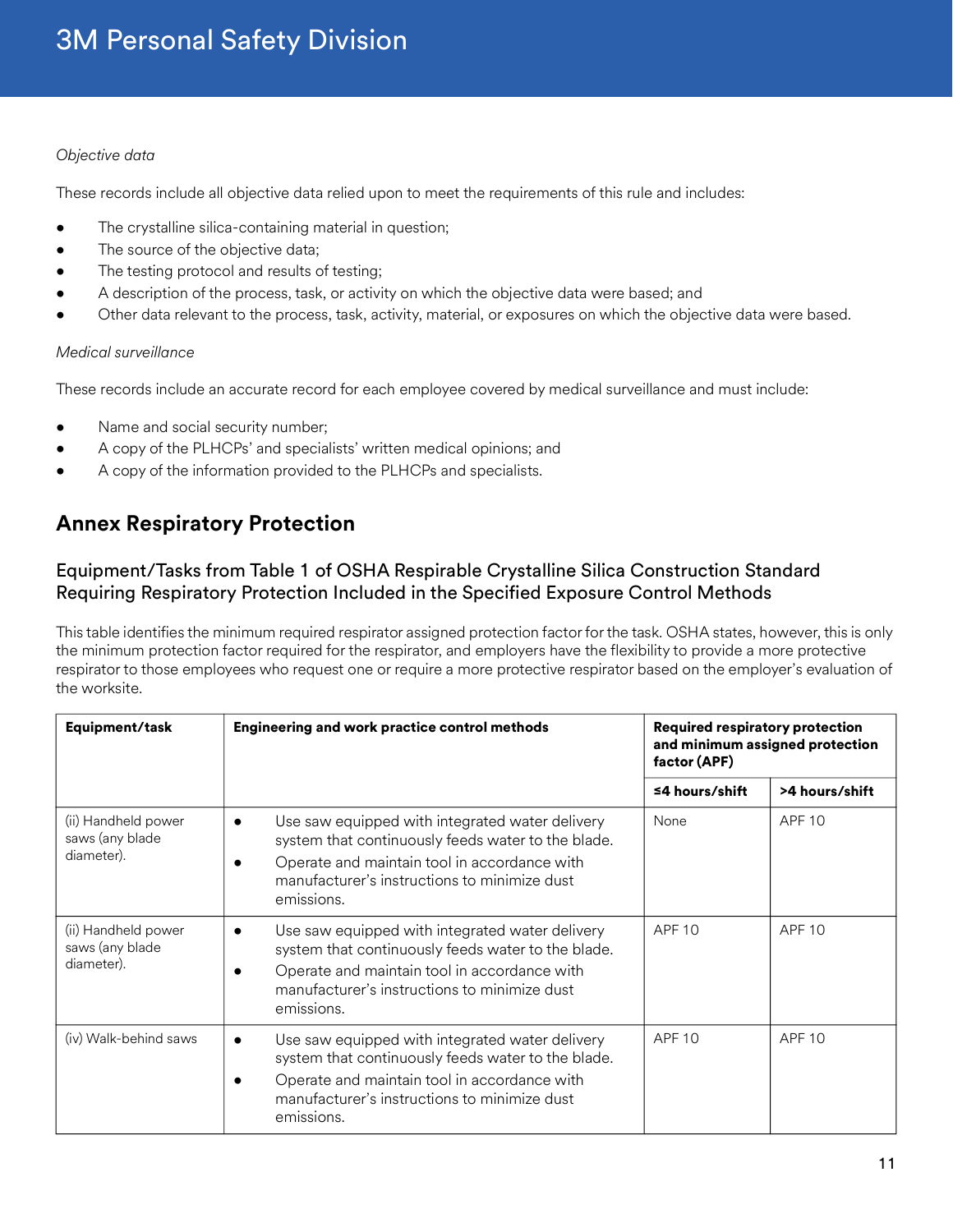# 3M Personal Safety Division

| Equipment/task                                                         | Engineering and work practice control methods                                                                                                                                                                                                                                                                                                                                                                                                                                                                                                              | <b>Required respiratory protection</b><br>and minimum assigned protection<br>factor (APF)          |                                                                                                    |
|------------------------------------------------------------------------|------------------------------------------------------------------------------------------------------------------------------------------------------------------------------------------------------------------------------------------------------------------------------------------------------------------------------------------------------------------------------------------------------------------------------------------------------------------------------------------------------------------------------------------------------------|----------------------------------------------------------------------------------------------------|----------------------------------------------------------------------------------------------------|
|                                                                        |                                                                                                                                                                                                                                                                                                                                                                                                                                                                                                                                                            | ≤4 hours/shift                                                                                     | >4 hours/shift                                                                                     |
| (viii) Dowel drilling rigs<br>for concrete                             | For tasks performed outdoors only:<br>Use shroud around drill bit with a dust collection<br>$\bullet$<br>system. Dust collector must have a filter with 99% or<br>greater efficiency and a filter cleaning mechanism.<br>Use a HEPA-filtered vacuum when cleaning holes.<br>$\bullet$                                                                                                                                                                                                                                                                      | APF <sub>10</sub>                                                                                  | <b>APF 10</b>                                                                                      |
| (x) Jackhammers and<br>handheld powered<br>chipping tools              | Use tool with water delivery system that supplies a<br>$\bullet$<br>continuous stream or spray of water at the point of<br>impact. OR Use tool equipped with commercially<br>available shroud and dust collection system.<br>Operate and maintain tool in accordance with<br>$\bullet$<br>manufacturer's instructions to minimize dust<br>emissions.<br>Dust collector must provide the air flow<br>$\bullet$<br>recommended by the tool manufacturer, or greater,<br>and have a filter with 99% or greater efficiency and a<br>filter-cleaning mechanism. | When used<br>outdoors:<br>None<br>When used<br>indoors or in an<br>enclosed area:<br><b>APF 10</b> | <b>APF 10</b>                                                                                      |
| (xi) Handheld grinders<br>for mortar removal (i.e.,<br>tuck-pointing). | Use grinder equipped with commercially available<br>$\bullet$<br>shroud and dust collection system.<br>Operate and maintain tool in accordance with<br>$\bullet$<br>manufacturer's instructions to minimize dust<br>emissions.<br>Dust collector must provide 25 cubic feet per minute<br>$\bullet$<br>(cfm) or greater of airflow per inch of wheel diameter<br>and have a filter with 99% or greater efficiency and a<br>cyclonic pre-separator or filter-cleaning mechanism.                                                                            | <b>APF 10</b>                                                                                      | <b>APF 25</b>                                                                                      |
| (xii) Handheld grinders<br>for uses other than<br>mortar removal.      | Use grinder equipped with commercially available<br>$\bullet$<br>shroud and dust collection system.<br>Operate and maintain tool in accordance with<br>$\bullet$<br>manufacturer's instructions to minimize dust<br>emissions.<br>Dust collector must provide 25 cubic feet per minute<br>(cfm) or greater of airflow per inch of wheel diameter<br>and have a filter with 99% or greater efficiency and a<br>cyclonic pre-separator or filter-cleaning mechanism.                                                                                         | None                                                                                               | When used<br>outdoors:<br>None<br>When used<br>indoors or in an<br>enclosed area:<br><b>APF 10</b> |